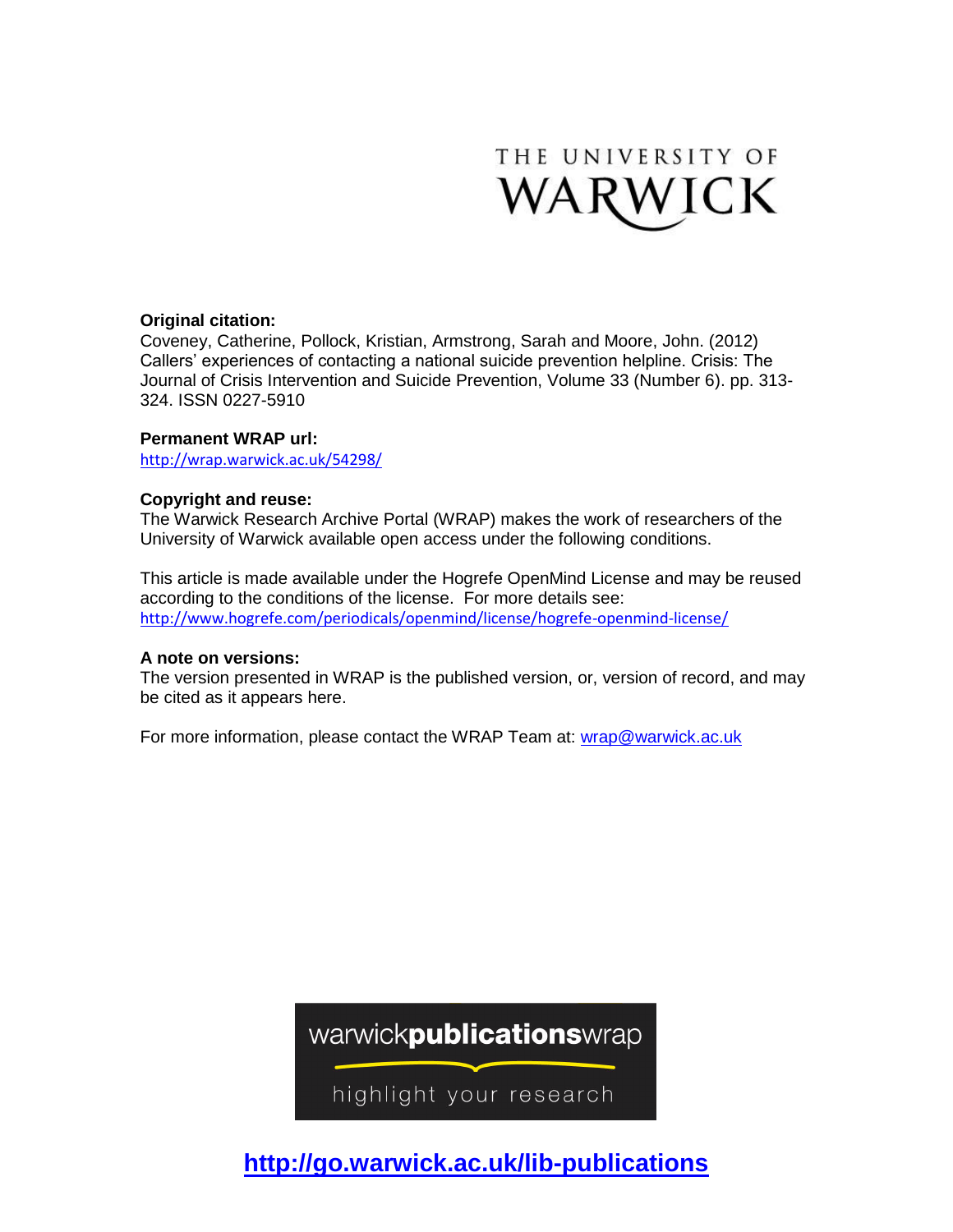# Callers' Experiences of Contacting a National Suicide Prevention Helpline

# Report of an Online Survey

Catherine M. Coveney<sup>1</sup>, Kristian Pollock<sup>2</sup>, Sarah Armstrong<sup>3</sup>, and John Moore<sup>4</sup>

 $^{\rm 1}$ Department of Sociology, University of Warwick, Coventry, UK,  $^{\rm 2}$ School of Nursing, Midwifery and Physiotherapy, University of Nottingham, Queen's Medical Centre, Nottingham, UK,  ${}^{3}$ NIHR Research Design Service for the East Midlands, University of Nottingham, UK, 4 Communication Department, University of Wisconsin-Parkside, USA

**Abstract.** *Background:* Helplines are a significant phenomenon in the mixed economy of health and social care. Given the often anonymous and fleeting nature of caller contact, it is difficult to obtain data about their impact and how users perceive their value. This paper reports findings from an online survey of callers contacting Samaritans emotional support services. *Aims:* To explore the (self-reported) characteristics of callers using a national suicide prevention helpline and their reasons given for contacting the service, and to present the users' evaluations of the service they received. *Methods:* Online survey of a self-selected sample of callers. *Results:* 1,309 responses were received between May 2008 and May 2009. There were high incidences of expressed suicidality and mental health issues. Regular and ongoing use of the service was common. Respondents used the service for complex and varied reasons and often as part of a network of support. *Conclusions:* Respondents reported high levels of satisfaction with the service and perceived contact to be helpful. Although Samaritans aims to provide a crisis service, many callers do not access this in isolation or as a last resort, instead contacting the organization selectively and often in tandem with other types of support.

**Keywords:** helplines, Samaritans, suicide, mental health, callers' perspectives

# **Background**

Samaritans was established in 1953 and is one of the oldest telephone helpline services in the UK. Helplines have undergone rapid global proliferation since the 1950s (De Leo, Dello Buono, & Dwyer, 2002; Fleischmann et al., 2008; Hall & Schlosar, 1995; Jianlin, 1995; Mental Health Helplines Partnership, 2003; Miller, Coombs, Leeper, & Barton, 1984): Some have been established through statutory services as an adjunct to professional medical or psychiatric care (Evans, Morgan, & Hayward, 2002; Fleischmann et al., 2008; King, Nurcombe, Bickman, Hides, & Reid, 2003), whereas many others operate within the voluntary sector (Mishara, 1997; Mishara et al., 2007; Wakeling, 1999). In recent years traditional telephone support has been extended to encompass new technologies such as internet forums, e-mail, and text messaging (Lipczynska, 2009). The range of topics covered and the groups targeted by helplines is striking: Some are established for people experiencing specific problems, from health issues to difficulties with bereavement, gambling, or smoking cessation (Jianlin, 1995; Potenza et al., 2001; Prout et al., 2002; Wakeling, 1999), while others support specific

demographic groups, including children, students, parents, and older people (Boddy, Smith, & Simon, 2004; Fukkink & Hermanns, 2009; Harrison, 2000; Thompson & Thompson, 1974). The remit and approach of helplines varies widely (Mishara et al., 2007): Some offer advice (Shekelle & Roland, 1999), while others provide counseling on a specific issue (Prout et al., 2002) or provide support through listening (Thompson & Thompson, 1974) or befriending services (Cattan, Kime, & Bagnall, 2009).

Samaritans is a volunteer-based crisis service aiming to support callers on a short-term basis throughout an episode of crisis or trouble. Samaritans is singular in focusing on suicide and acceptance of callers' need to explore suicidal feelings and intentions within the security of an anonymous, confidential, nondirective, and nonjudgmental setting (Samaritans, 2003, 2011). However, the organization has made its services available to anyone experiencing emotional difficulty or distress and in the past has taken a notably inclusive attitude in allowing callers to define their own need and to determine how they use the service. Samaritans assess the majority of calls to be from people who are distressed, albeit not suicidal (Samaritans, 2011).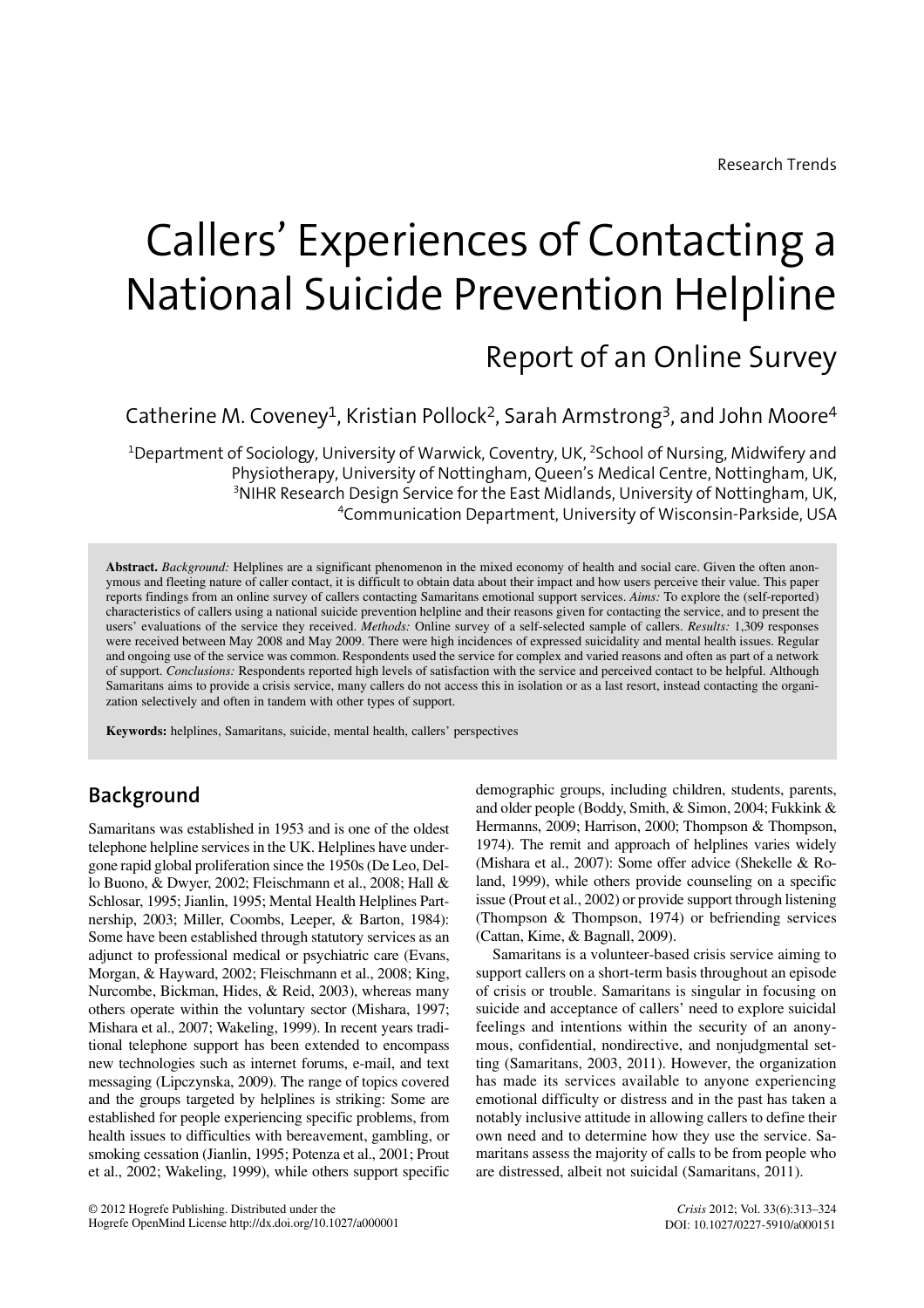The efficacy of Helpline is difficult to establish (Leenaars & Lester, 2004; Miller et al., 1984; Mishara et al., 2007) especially when, as with the Samaritans, contact with callers may be brief and anonymous, with little scope for caller feedback or follow-up of impact. Some evidence suggests that helplines can improve the shortterm mental state of callers, including a reduction in suicidal ideation and intent (Guo, Scott, & Bowker, 2003; Mann et al., 2005; Guo & Harstall, 2004). Given the diversity of behavioral, psychological, and socioeconomic factors associated with risk of suicide (Appleby et al., 1999; Barbe, Bridge, Birmaher, Kolko, & Brent, 2004; Cutcliffe & Stevenson, 2007; Eagles, Carson, Begg, & Naji, 2003; Eldrid, 1988; Higgitt, 2000; Maris, 2002; Nock et al., 2008; Varah, 1988), establishing longer term effects or contributing contribute to suicide prevention is more difficult (Kalafat, Gould, Munfakh, & Kleinman, 2007; Leitner, Barr, & Hobby, 2008; Mead, Lester, Chew-Graham, Gask, & Bower, 2010; Mishara et al., 2007). The sheer complexity of factors influencing suicidal action at the societal and individual levels may preclude an "objective" assessment of whether helplines actually contribute to reducing suicide (Gunnell & Frankel, 1994; King et al., 2003; Mishara, 1997; Miller et al., 1984). Nevertheless, user assessment is an important service outcome. The present study extends the previously limited knowledge and understanding of the characteristics of Samaritans callers, their reasons for contact, and their experience and assessment of the service.

# **Methods**

This paper presents findings from an online survey that was one component of a 2-year, independent, mixedmethod evaluation of Samaritans telephone and e-mail support service (Pollock, Armstrong, Coveney, & Moore, 2010). The confidential and anonymous service Samaritans provides to callers posed a particular challenge to recruiting respondents. It was not possible to identify and directly contact people who had used Samaritans, so alternative ways of inviting callers to participate in the study were developed. A project website promoted the study and hosted an online questionnaire. The internet enabled contact to be established with a wide range of callers, while also allowing respondents to maintain their anonymity (Flick, 2009; Murthy, 2008). To reach callers lacking access or familiarity with the internet the study was advertised through local and national media and community networks. A paper copy of the questionnaire was available upon request, but was returned by only two respondents. The recruitment strategy relied on callers becoming aware of the research and actively volunteering to participate in the study.

Data were analyzed using the statistical package SPSS version 16.0. Descriptive statistics summarized the charac-

| Table 1. Demographic characteristics of survey respon- |  |  |
|--------------------------------------------------------|--|--|
| dents                                                  |  |  |

| Characteristic                           | No.            | $(\%)$ |
|------------------------------------------|----------------|--------|
| Sex <sup>1</sup>                         |                |        |
| Male                                     | 285            | 22.1   |
| Female                                   | 1002           | 77.9   |
| Age $group2$                             |                |        |
| < 16                                     | 131            | 10.1   |
| $16 - 24$                                | 470            | 36.1   |
| $25 - 35$                                | 253            | 19.4   |
| 36-44                                    | 188            | 14.5   |
| $45 - 54$                                | 181            | 13.9   |
| $55 - 64$                                | 67             | 5.1    |
| $65 - 74$                                | 8              | 0.6    |
| $75 - 84$                                | 1              | 0.1    |
| $\geq 85$                                | 2              | 0.2    |
| Marital status <sup>3</sup>              |                |        |
| Married/living with partner              | 299            | 23.5   |
| Divorced/separated                       | 152            | 11.9   |
| Single                                   | 792            | 62.2   |
| Widowed                                  | 30             | 2.4    |
| Living arrangements <sup>4</sup>         |                |        |
| Alone                                    | 266            | 20.9   |
| With others                              | 1005           | 79.1   |
| UK resident $5$                          |                |        |
| Yes                                      | 869            | 67.8   |
| No                                       | 413            | 32.2   |
| Sexuality <sup>6</sup>                   |                |        |
| Heterosexual                             | 958            | 76.2   |
| <b>Bisexual</b>                          | 116            | 9.2    |
| Gay/lesbian                              | 72             | 5.7    |
| Unknown                                  | 111            | 8.8    |
| Current occupational status <sup>7</sup> |                |        |
| Employed full-time                       | 296            | 23.6   |
| Employed part-time                       | 100            | 8.0    |
| Self-employed                            | 38             | 3.0    |
| University/college student               | 252            | 20.1   |
| Unemployed                               | 93             | 7.4    |
| Unable to work due to health problems    | 154            | 12.3   |
| On parental leave                        | $\overline{4}$ | 0.3    |
| Parenting/homemaker                      | 34             | 2.7    |
| Retired/Semiretired                      | 36             | 2.8    |
| Carer                                    | $\overline{4}$ | 0.3    |
| At school                                | 201            | 16     |
| Other                                    | 44             | 3.5    |
| Disability <sup>8</sup>                  |                |        |
| No                                       | 967            | 78.2   |
| Yes                                      | 269            | 21.8   |

*Notes*. Missing data for each question:  $11.7\%$  (*n* = 22);  $20.6\%$  (*n* = 8);  $32.8\%$  (*n* = 36);  $42.9\%$  (*n* = 38);  $52.1\%$  (*n* = 27);  $44\%$  (*n* = 52);  $74\%$  (*n* = 53); <sup>8</sup> 5.6% (*n* = 73).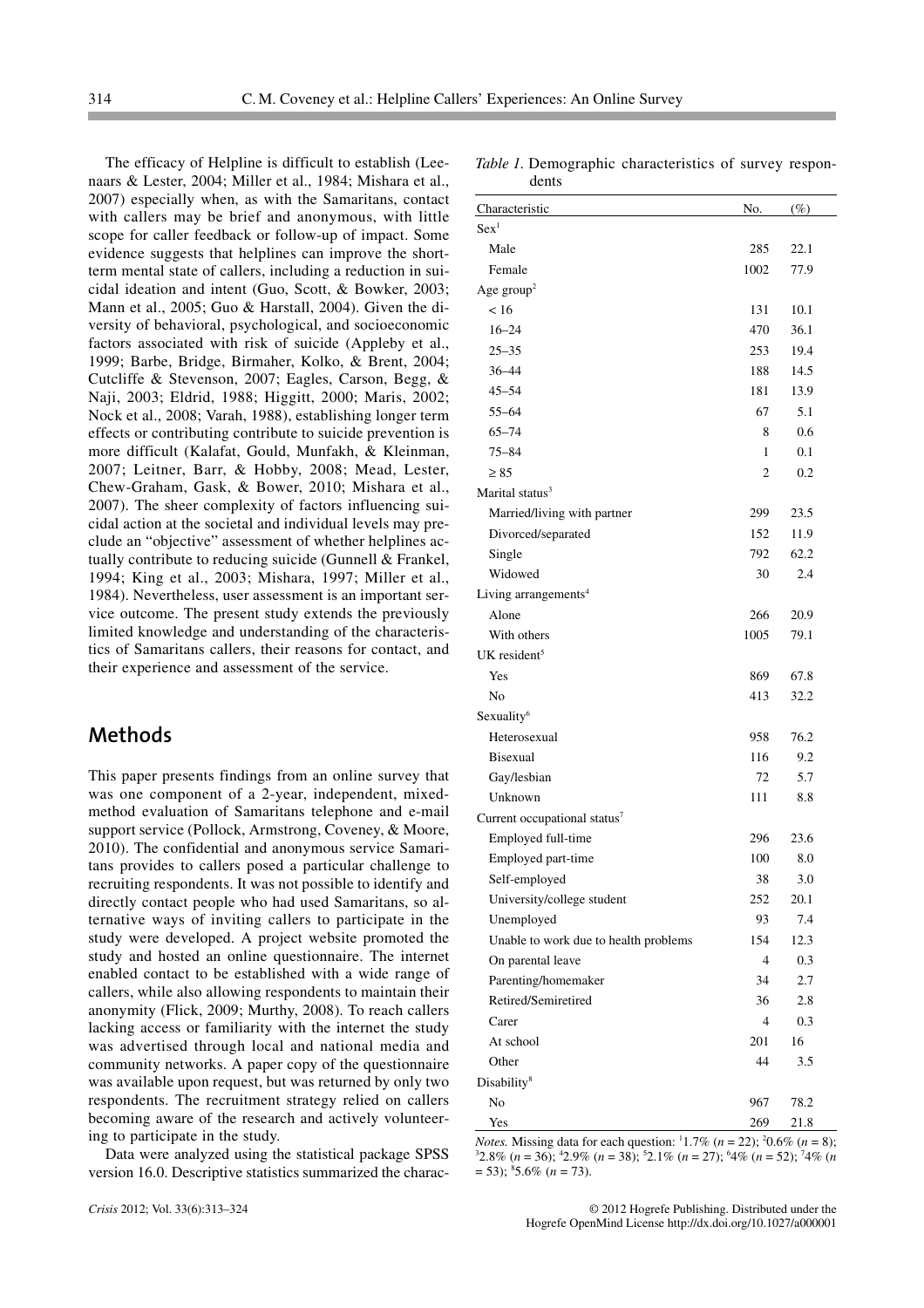teristics of the survey respondents as well as their use of, experience, and assessment of the service. Categorical data were described using frequency counts and percentages. Ordinal data were summarized using the median and lower and upper quartiles. Since this was an exploratory study, gathering information on the needs and opinions of Samaritans callers with no specific hypotheses to be tested, comparisons between groups were made informally without the use of hypothesis tests.

The online questionnaire included a number of openended questions. Responses to these amounted to a very substantial body of qualitative data, which will be the focus of a subsequent publication. The present paper focuses only on findings from the quantitative part of the survey.

# **Results**

Between May 2008 and May 2009, 1,396 respondents completed the online questionnaire. After eliminating duplicate data, incomplete datasets (where no feedback on the service was given), and nongenuine or inconsistent responders, we included 1,309 (93.8%) respondents in the data analysis. Table 1 shows the demographic characteristics of the 1309 survey respondents. The majority (77.9%) were female, of white British or Irish ethnicity (82.3%, *n* = 1049), heterosexual (76.2%), single (62.2%) and living with other people (79.1%), most commonly with their parents (36.1%). Almost 80% of respondents were aged between 16 and 44 and approximately two thirds were UK residents at the time they took the survey  $(67.8\%)$ . Three quarters  $(75.2\%)$  of the respondents were in education or employment, with 23.6% employed full time. Around one fifth (21.8%) reported having a disability, and just over one third (34.2%) said that they were taking medication for a mental health-related problem when last contacting Samaritans. Most (80.4%) were still taking this medication when they completed the survey. The duration of medication intake ranged from less than 1 month to over 35 years. Most survey respondents (89.3%) had last contacted the Samaritans within the last year. Just over half (51.7%) had done so within the last month.



*Figure 1.* Main reason for last contacting Samaritans.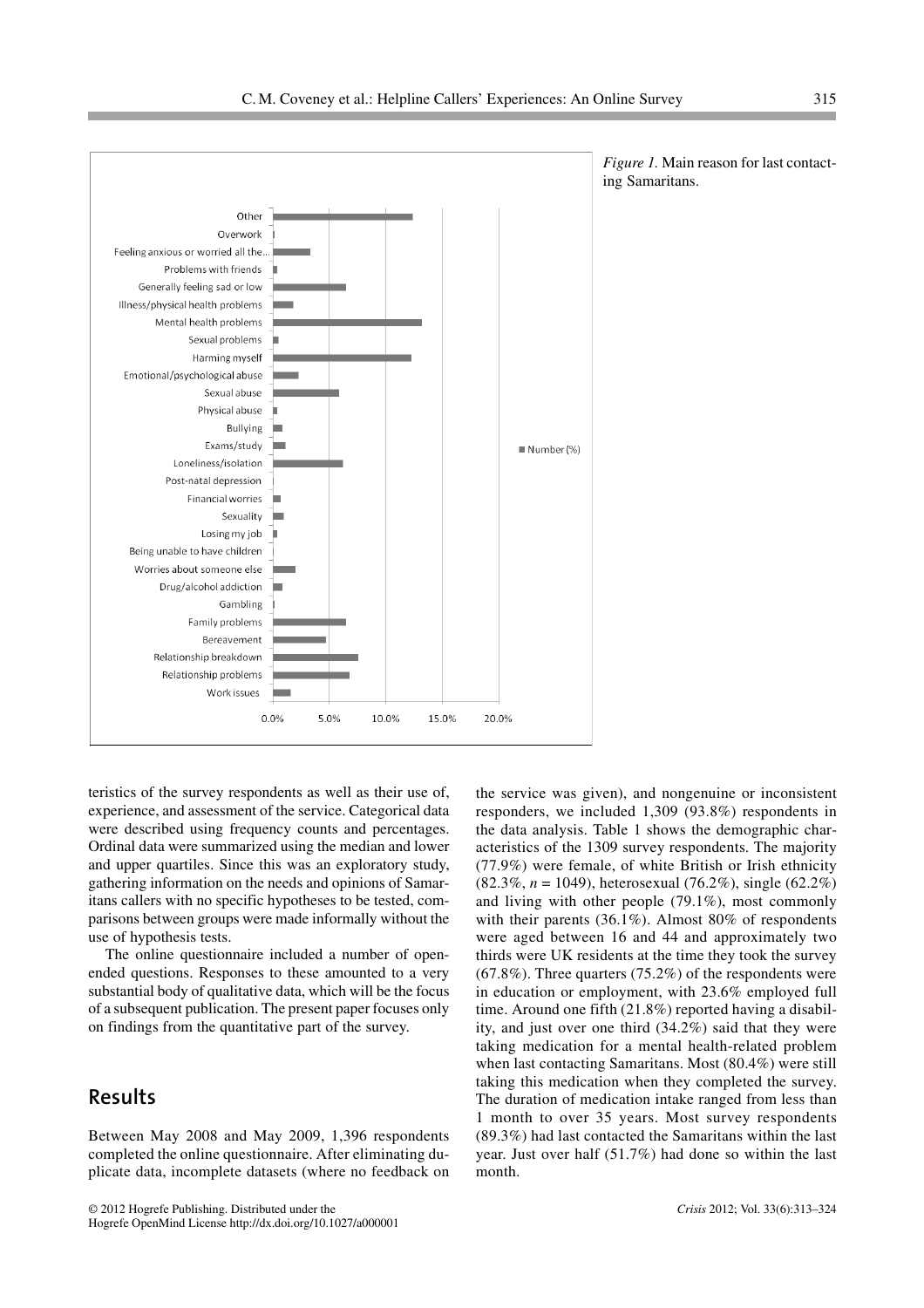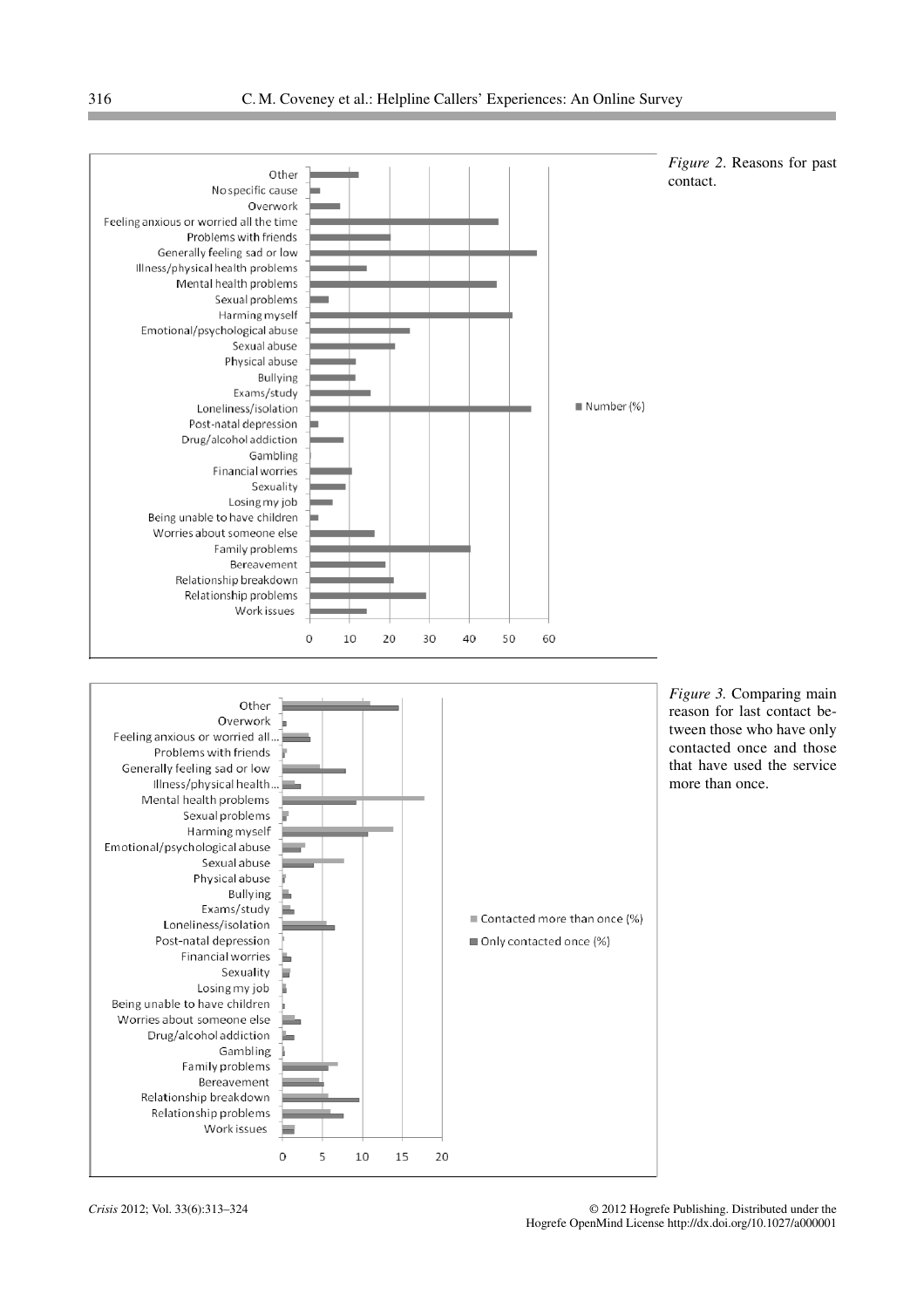



#### **Reasons for Contacting Samaritans**

Survey respondents were asked to provide details of their main reason for last contacting Samaritans by selecting one of 28 predefined options (Figure 1). The most common reasons were mental health problems  $(13.2\%, n = 153)$ , selfharm (12.3%,  $n = 142$ ), relationship breakdown (7.6%,  $n =$ 88), relationship problems (6.8%, *n* = 79), and family problems (6.5%, *n* = 75). A further 6.5% (*n* = 75) of participants stated their main reason to be because they were feeling generally sad or low, and  $6.2\%$  ( $n = 72$ ) of respondents contacted because they were feeling isolated or lonely. Sexual abuse was the main reason given by 5.9% (68) and bereavement by  $4.7\%$  ( $n = 55$ ) of respondents.

Just over half  $(54\%, n = 593)$  of the survey respondents had contacted Samaritans more than once. The distribution of the last contact in this group was similar to that of respondents who had only contacted Samaritans on more than one occasion. In both groups approximately half had contacted Samaritans less than a month ago (49.4% and 52.4% for once only and multiple users, respectively). Respondents were asked to select all relevant reasons for multiple contacts with Samaritans (Figure 2): 57% (*n* = 338) reported feeling generally sad or low, 55.5% (*n* = 329) felt lonely and isolated, and 47.2% (*n* = 280) felt anxious or worried all the time. Other options frequently selected for previous contacts were self-harm (50.9%, *n* = 302), mental health issues (47%, *n* = 279), family problems (40.3%, *n* = 239), and relationship problems (29.3%, *n* = 174). Other main reasons for contact selected by  $12.6\%$  ( $n = 144$ ) of respondents included stress, pain, guilt, anger, needing human contact, and feeling lost.

A higher proportion of single contacts was from people feeling generally sad or low or reporting relationship problems compared to those who had used the service more than once (Figure 3). A higher proportion of repeat callers reported their main reason for contact was related to mental health issues, self-harm, and sexual abuse. Similar frequencies of other issues, such as loneliness and isolation, bereavement, and family problems were reported by both groups of respondents.

## **Perceived Impact of Contact with Samaritans on Feelings**

In describing how they were feeling before their last contact with Samaritans, respondents typically specified their feeling depressed (68.3%,  $n = 894$ ), very distressed (64.1%, *n* = 839), lonely (62.1%, *n* = 813), in despair (58.1%, *n* = 761), sad (55.7%, *n* = 729), helpless (53%, *n* = 694), and hopeless  $(51.1\%, n = 669)$ ; a majority selected more than one option from the list. Additionally,  $46.3\%$  ( $n = 606$ ) of respondents reported feeling suicidal before the last contact, and  $8.6\%$  ( $n = 113$ ) indicated that they had called while in the process of suicide (Figure 4).

Respondents rated how they felt at the end of their last contact with Samaritans on a 10-point semantic differential scale (e.g., ranging from *unhappy* to *happy*). The median scores (MS) were calculated to indicate the average score given on this scale across the sample. Scores higher than the midpoint (5) indicate a positive change, and scores lower than this indicate a negative change in feel-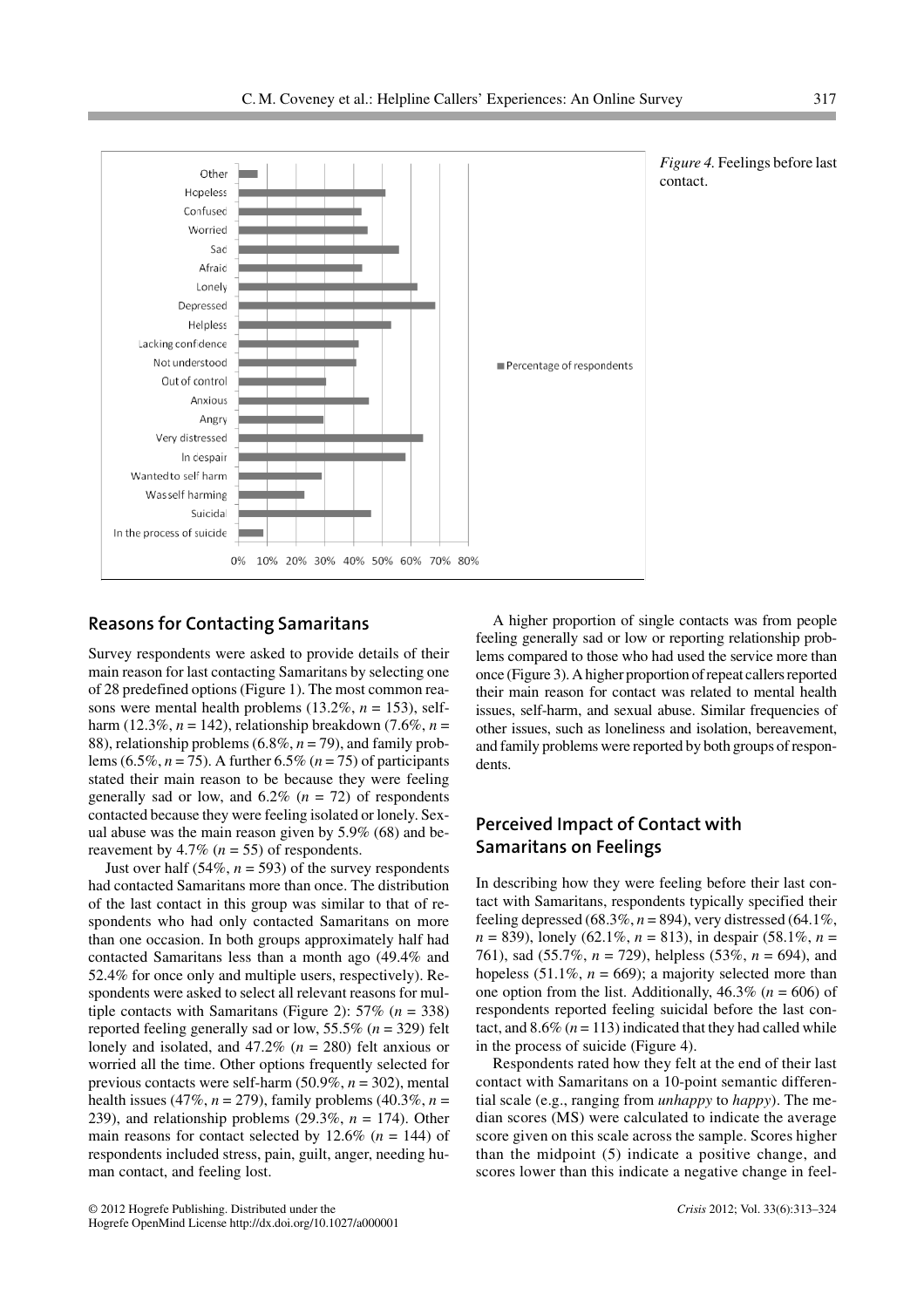| Feelings                              | Endpoints of scale $(1-10)$ : |                |            |  |
|---------------------------------------|-------------------------------|----------------|------------|--|
|                                       |                               | 10             |            |  |
| Listened to <sup>1</sup>              | Not listened to               | Listened to    | 9 [7, 10]  |  |
| Suicidal <sup>2</sup>                 | Suicidal                      | Not suicidal   | 7 [4,10]   |  |
| Lonely <sup>3</sup>                   | Alone                         | Not alone      | 6 [4,8]    |  |
| Afraid <sup>4</sup>                   | Afraid                        | Unafraid       | 6 [4,8]    |  |
| Anxious <sup>5</sup>                  | Anxious                       | Not anxious    | 6 [4,8]    |  |
| Happy <sup>6</sup>                    | Unhappy                       | Happy          | 5 [2,6]    |  |
| Confident $7$                         | Not confident                 | Confident      | 5 [3,6.25] |  |
| Understood <sup>8</sup>               | Not understood                | Understood     | 7 [4,9]    |  |
| $H$ opeful <sup>9</sup>               | Hopeless                      | Hopeful        | 6 [3,7]    |  |
| Depressed <sup>10</sup>               | Depressed                     | Not depressed  | 4 [2,7]    |  |
| Wanted to live <sup>11</sup>          | Don't want to live            | Want to live   | 6 [3,9]    |  |
| Cared for $12$                        | Not cared for                 | Cared for      | 5 [2,6]    |  |
| Supported <sup>13</sup>               | Not supported                 | Supported      | 6 [3,9]    |  |
| Solution had been found <sup>14</sup> | No solution                   | Solution found | 7[5,9]     |  |
| Given advice <sup>15</sup>            | No advice                     | Advice given   | 8 [5,10]   |  |

*Table 2.* Respondent's feelings at the end of last contact with Samaritans

*Note.* Missing data for each question:  $11.5\%$  (*n* = 150);  $215.4\%$  (*n* = 202);  $312.3\%$  (*n* = 161);  $416.3\%$  (*n* = 213);  $516.4\%$  (*n* = 215);  $614.5\%$  (*n* = 190); <sup>7</sup> 17% (*n* = 223); <sup>8</sup> 14.7% (*n* = 193); <sup>9</sup> 16.2% (*n* = 212); 1015% (*n* = 196); 1116.1% (*n* = 211); 1215% (*n* = 197); 1315.4% (*n* = 202); 1414.7%  $(n = 193);$ <sup>15</sup>12.8%  $(n = 168).$ 

 $ings<sup>1</sup>$  (Table 2). Overall, respondents reported feeling more positive than negative after their last contact with Samaritans. The highest MSs were for feeling listened to and feeling understood. Despite the Samaritans' policy of offering nondirective and nonjudgmental support as a means of enabling callers to review and explore options, many respondents considered they had been given advice, and that a solution had been found for their problems. Respondents tended to report feeling less suicidal, alone, afraid, and anxious and more hopeful, supported, and wanting to live after contact. MS for the remaining variables indicated that, after contact with Samaritans, participants felt neither more or less confident, happy or cared for. Additionally, respondents reported feeling more depressed than not.

A question about how respondents were feeling overall after their last contact with Samaritans compared to how they felt before the contact on a scale of 1 (*worse*) to 10 (*better*) was scored highly (MS 7 [5,8]) indicating that contact with Samaritans was felt to have an immediate positive effect. This assessment did not differ markedly between males (MS 7 [5,9]) and females (MS 7 [5,8]). All age groups between 16 and 54 had a MS of 7. Those under 15 and between 65–74 had a higher MS of 8, and those 55–64, 75–84, and 85 and over all had lower MS of 5, 6, and 1.5, respectively. However, with the exception of those under 15, these age groups had considerably fewer participants than those between 16–54, making the data less reliable (Table 1).

Respondents were asked to indicate how they felt at the time of last contact compared to when they completed the survey (i.e., the present) in order to provide some indication of change or stability of mood between these two timepoints. In general, callers reported feeling slightly better when they completed the survey compared to immediately after their last contact with Samaritans (MS 6[3,8]). This did not vary greatly according to how recent this had been. Respondents contacting within the preceding month and those last in touch 7–12 months before had a MS of 6, and those last contacting between 1 and 6 months previously had a MS of 5. Responses from people whose last contact had been more than a year ago were more variable and less reliable due to the smaller number of respondents in this group. How respondents felt when completing the online questionnaire compared to at the end of last contact with Samaritans did not differ markedly according to gender: Males and females both had a MS of 6.

## **Callers' Assessments of Their Experiences of Samaritans' Services**

#### **Perceived Helpfulness of Service**

Using a 10-point semantic differential scale (1 = *no help at all* to 10 = *very helpful*), respondents were asked to indicate how helpful they had found Samaritans at the time of last

<sup>-</sup> We also report interquartile range figures here which show the distribution of scores around the MS. For evenly distributed data, the MS sits centrally between the upper and lower quartile scores. MS closer to the upper quartile indicate that the data were positively skewed and vice versa. Interquartile range scores closer to the median indicate that the scores given were grouped close together.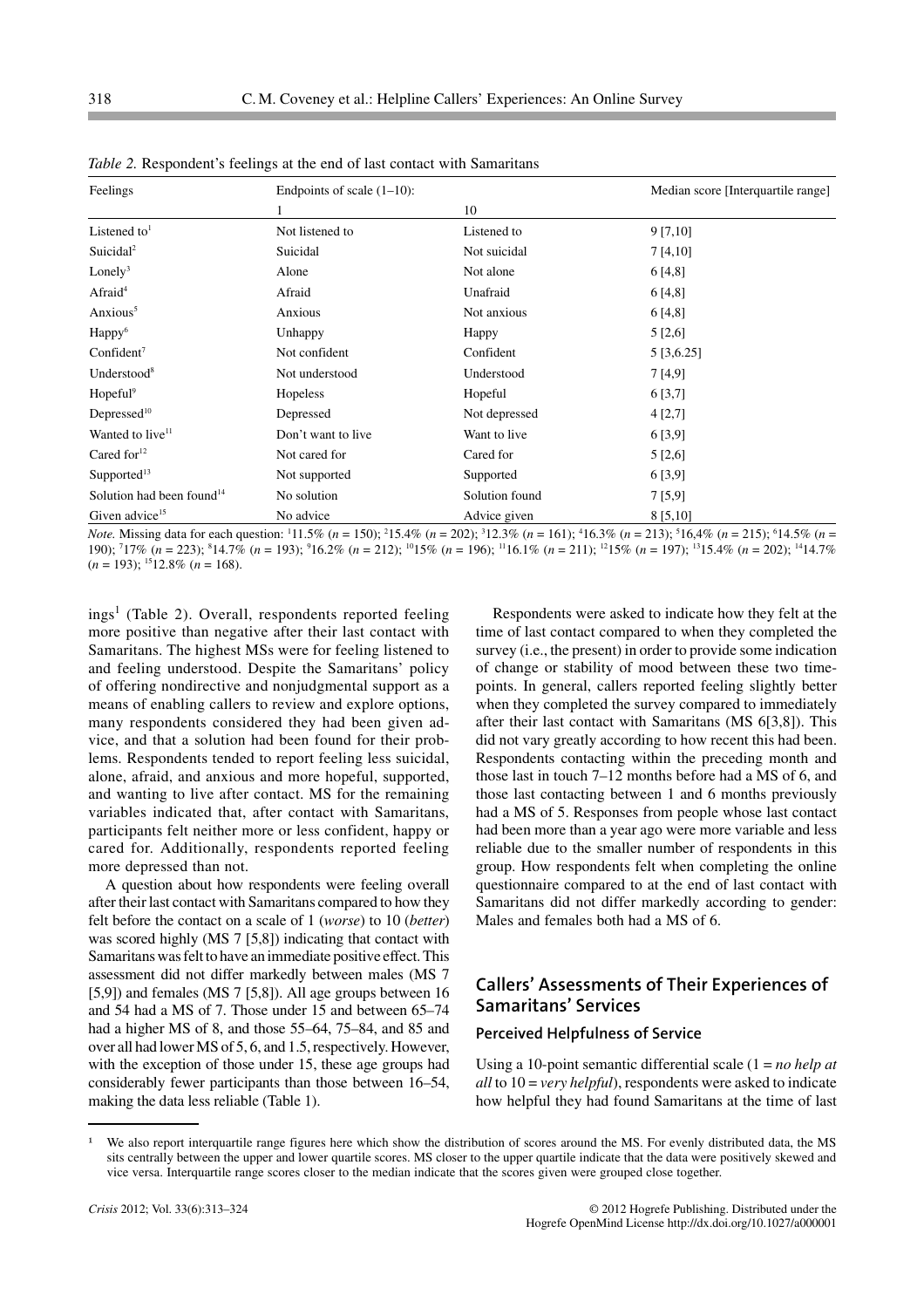| Level of satisfaction with     |                        | Method of contact used |                        |        |                           |                     |                            |                     |                    |        |
|--------------------------------|------------------------|------------------------|------------------------|--------|---------------------------|---------------------|----------------------------|---------------------|--------------------|--------|
| speed of response <sup>1</sup> | Telephone <sup>2</sup> |                        | $E$ -mail <sup>3</sup> |        | Text message <sup>4</sup> |                     | Postal letter <sup>5</sup> |                     | Visit <sup>6</sup> |        |
|                                | Ν                      | $(\%)$                 | N                      | $(\%)$ | N                         | $\left( \% \right)$ | N                          | $\left( \% \right)$ | N                  | $(\%)$ |
| Very satisfied                 | 175                    | 51.2                   | 128                    | 36.3   | 16                        | 29.6                | 9                          | 56.2                | 52                 | 58.4   |
| Moderately satisfied           | 46                     | 13.5                   | 83                     | 23.5   | 13                        | 24.1                | 3                          | 18.8                | 13                 | 14.6   |
| Fairly satisfied               | 53                     | 15.5                   | 78                     | 22.1   | 12                        | 22.2                | 2                          | 12.5                | 14                 | 15.7   |
| Not satisfied                  | 19                     | 5.6                    | 17                     | 4.8    | 8                         | 14.8                |                            | 6.2                 | 5                  | 5.6    |
| Not sure/varies                | 49                     | 14.3                   | 47                     | 13.3   | 5                         | 9.3                 |                            | 6.2                 |                    | 5.6    |

*Table 3.* Satisfaction with length of time for response

*Notes.* <sup>1</sup>Based on the 593 respondents who contacted Samaritans more than once. Missing data:  $24.2\%$  (*n* = 15);  $32.5\%$  (*n* = 9);  $41.5\%$  (*n* = 1);  $55.9\%$  (*n* = 1);  $9.6\%$  (*n* = 4).

contact. Those who had used the service more than once were also asked to give an overall perception of how helpful they thought contact with Samaritans usually was. Responses were generally positive: The MS for helpfulness of last contact was 7 [5, 9], and for overall perception of helpfulness it was 8 [7, 10].

#### **Experience of Contacting Samaritans**

Sixty-two percent  $(n = 673)$  of respondents felt they had always been listened to, but a further 30.4% (*n* = 329) reported that they had sometimes felt listened to. The remaining responses indicated that 3.1% (*n* = 33) of respondents did not feel listened to very often, and 4.3% (*n* = 46) did not feel listened to at all. Overall, respondents were satisfied with length of time taken for them to receive a response from Samaritans. However, there was variation according to the method of contact used. Those who had phoned or visited a branch tended to report higher levels of satisfaction with the length of response time than those who had used e-mail or text message (Table 3).

#### **Reactions to Being Asked About Suicide During Last Contact**

It is Samaritans policy for volunteers to enquire about suicidal feelings at every contact. However, only 59% (*n* = 655) of respondents reported being asked during their last contact with Samaritans whether they were feeling suicidal. The percentage was relatively consistent (at around 70% of callers) when comparing methods of contact, with the exception of those who had used the e-mail service where only 50% (*n* = 317) of respondents reported being asked about feeling suicidal. Respondents were asked how they felt about this question. Responses were grouped into four

categories: positive feelings, negative feelings, feeling embarrassed or surprised, and not sure2 Of those who had been asked the suicide question, 88.2% (*n* = 578) expressed how they felt, with  $44.5\%$  ( $n = 257$ ) selecting more than one category option. Just over half  $(51\%, n = 376)$  of all responses indicated a positive reaction to being asked about suicide, and only  $6.4\%$  ( $n = 47$ ) were negative. A further 16.5% (*n* = 122) were unsure of how they felt, and a quarter  $(26\%, n = 192)$  of responses indicated that the respondents had felt embarrassed or surprised when the topic of suicide was brought up by volunteers. Respondents' reactions to being asked about suicidal feelings did not vary extensively according to the main reason for contact.

#### **Overall Perception of Service**

Two-thirds (66%, *n* = 357) of respondents reported receiving a consistent level of service across multiple contacts. Approximately three quarters of respondents<sup>3</sup> rated their overall perception of Samaritans services as "excellent" (31.8%, *n* = 268) or "good" (39.4%, *n* = 332). A further 14.6% (*n* = 123) rated the service as "reasonable," 4.8% (*n*  $=$  40) as "bad," and 9.3% ( $n = 79$ ) said it was "variable." Most respondents did not recall what they had expected to happen when they first contacted Samaritans. Over one third (37.6%,  $n = 420$ ) reported having no prior expectations, and 37.2% (*n* = 415) either did not know or could not remember what they had initially expected. Respondents were asked to rate their perceptions of the service they received from Samaritans compared to their expectations prior to first contact on a 10-point scale  $(1 = worse \text{ to } 10 =$ *better*). Overall, respondents scored their perceptions of the service highly, giving a median score of 8 [5,9] This figure is based upon 1,061 responses and thus includes ratings from those who had not previously indicated that they had expectations of the service and those who were not sure

 $\frac{2}{55}$  (59%) respondents were asked whether they felt suicidal. Of these 578 (88.2%) expressed their feelings about this. The number of responses reported is greater than the number of respondents who were asked whether they were feeling suicidal since respondents had the opportunity to express more than one type of feeling.

Responses from multiple users of Samaritans ( $n = 593$ ). The number of responses is greater than the number of respondents since respondents were asked to express their perception of the service for each method of contact they had used (e.g., telephone, e-mail, face-to-face, SMS). Missing data:  $6.6\%$  ( $n = 39$ ) respondents did not express their perception of the service.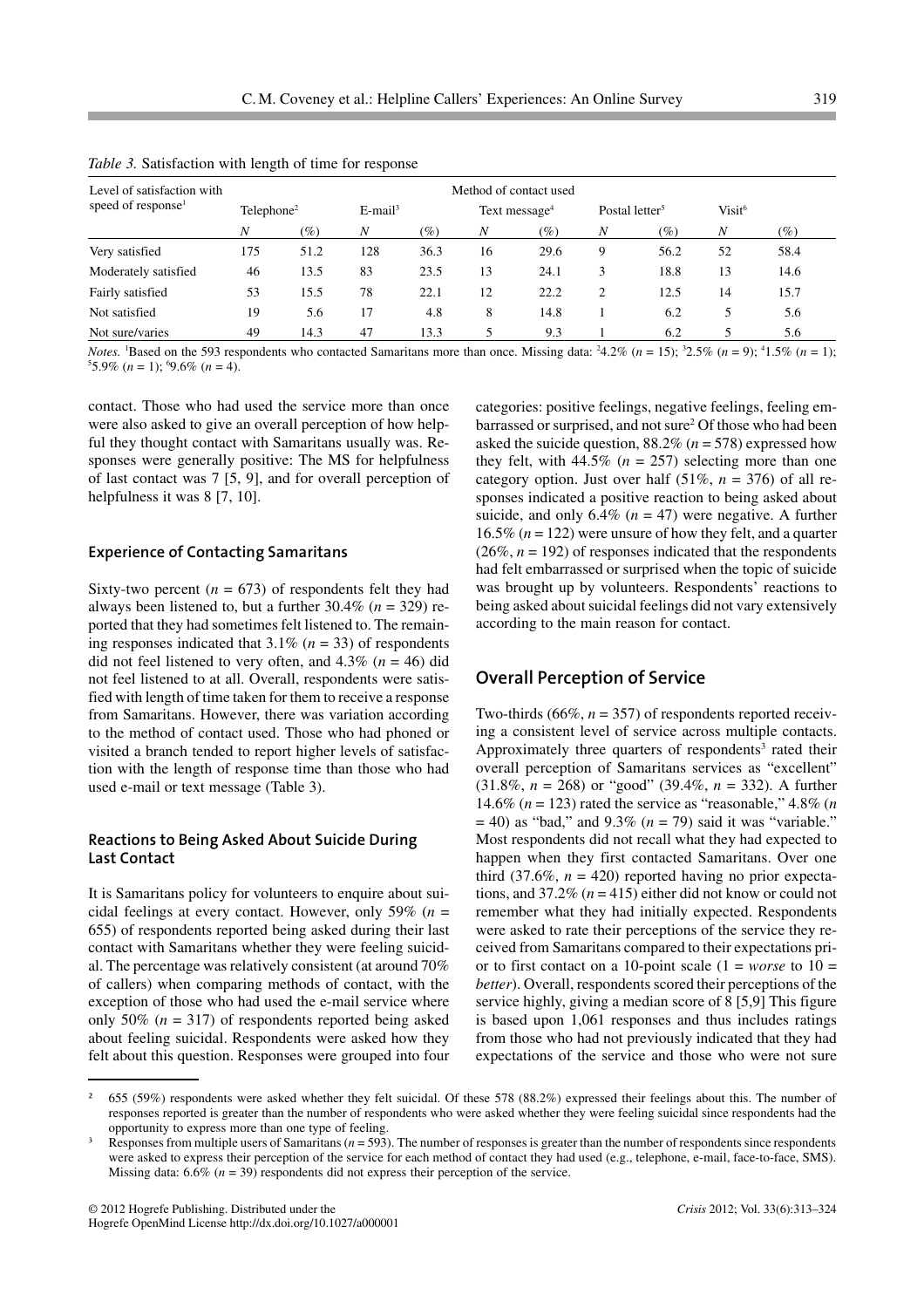what to expect. Among those who had indicated having expectations prior to using the service  $(25.2\%, n = 281)$  the median was slightly lower (7 [4,9]).

The survey included a direct question about whether respondents thought Samaritans services could be improved. Approximately 40% (*n* = 408) of respondents provided suggestions for improvement. These were grouped into four main categories. Most commonly, respondents' suggestions focused on practical issues having to do with use of the service  $(54.5\%, n = 240)$  such as the incorporation of new technologies (e.g., webchat), the length of contacts, and reducing the cost of calling. Ways to improve interactions between caller and volunteer (43.8%, *n* = 192) were also commonly raised (e.g., use of silence by volunteers, methods of beginning and ending the call). Respondents also proposed changes to the way volunteers are recruited and trained  $(7\%, n = 32)$  and that the service could be improved through the generally wider promotion of the organization  $(5.9\%, n = 26)^4$ .

#### **Contact with Other Services**

Of the survey respondents,  $38\%$  ( $n = 425$ ) reported being in touch with other services when they last contacted Samaritans, with  $77.6\%$  ( $n = 330$ ) thereof providing further details of the service(s) they used and rating their helpfulness in comparison to Samaritans. 51% (*n* = 169) reported contacting one other service about the same issue they had called Samaritans about,  $27.9\%$  ( $n = 92$ ) were in contact with two other services,  $15.2\%$  ( $n = 50$ ) with three other services,  $3.6\%$  ( $n = 12$ ) with four, and  $2.1\%$  ( $n = 7$ ) with five other services. A wide range of other services and organizations was reported, including specialized and profes-

*Table 4.* Comparison with other services

| Service     | How helpful service was in comparison to Samaritans <sup>1</sup> |     |        |  |
|-------------|------------------------------------------------------------------|-----|--------|--|
|             |                                                                  | Ν   | $(\%)$ |  |
| Voluntary   | More                                                             | 25  | 29.8   |  |
|             | Equal                                                            | 31  | 36.9   |  |
|             | Less                                                             | 28  | 33.3   |  |
| Statutory   | More                                                             | 72  | 26.1   |  |
|             | Equal                                                            | 101 | 36.6   |  |
|             | Less                                                             | 103 | 37.3   |  |
| Alternative | More                                                             | 9   | 34.6   |  |
|             | Equal                                                            | 12  | 42.2   |  |
|             | Less                                                             | 5   | 19.2   |  |

*Note.* <sup>1</sup>38.3% ( $n = 425$ ) of the survey respondents reported that they were in touch with other services at the time when they were in last contact with Samaritans. The data presented in this table are from 330 (77.6%) of these respondents who provided further details of the service(s) they used and rated how helpful they thought these other services had been in comparison to their contact with Samaritans.

sional services as well as more informal organizations ranging from self-help groups to exercise clubs and religious groups. Other services were grouped into three categories: voluntary organizations and self-help groups, statutory and other professional services, and alternative services (Table 4).

#### **Statutory Services**

Of the other services used by callers in support of the same issue that they called Samaritans about, statutory services emerged as by far the most frequent, being specified by 84.2% ( $n = 278$ ) of those who were in contact with other services at the time of last contacting Samaritans. GPs were most frequently mentioned (*n* = 137), with therapist or counselor  $(n = 97)$ , community mental health teams  $(n = 17)$ 86), and psychiatrists or psychologists (*n* = 84) also commonly specified. Just over a quarter of those who were in contact with statutory services rated this contact as more helpful than Samaritans. However, 37.3% of these respondents considered their contact with statutory services to be less helpful than their contact with Samaritans (Table 4).

#### **Voluntary Organizations**

Sixty-two different voluntary organizations were listed by 27% (*n* = 89) of callers who reported contact with other agencies. MIND, Childline, Victim Support, and National Self-harm Network were most frequently mentioned. Respondents' opinions about the helpfulness of other voluntary organizations in comparison to Samaritans were divided fairly evenly, with 36.9% considering other voluntary services to be of equal helpfulness to Samaritans (Table 4).

#### **Alternative Services**

Contact with alternative services, including church groups, alternative therapists (e.g., acupuncturist, holistic healer), and exercise groups (e.g., yoga) was mentioned by 7.9% (*n*  $= 26$ ) of respondents who were in touch with other services at the point of last contact with Samaritans. Seven respondents listed friends or family members as another service they were accessing. The majority of respondents perceived alternative sources of support to be either equal to or more helpful than Samaritans. Only 19.2% rated these other services of support as less helpful than Samaritans (Table 4).

- The number of responses in this section is greater than the number of respondents since some respondents gave multiple suggestions for improvement.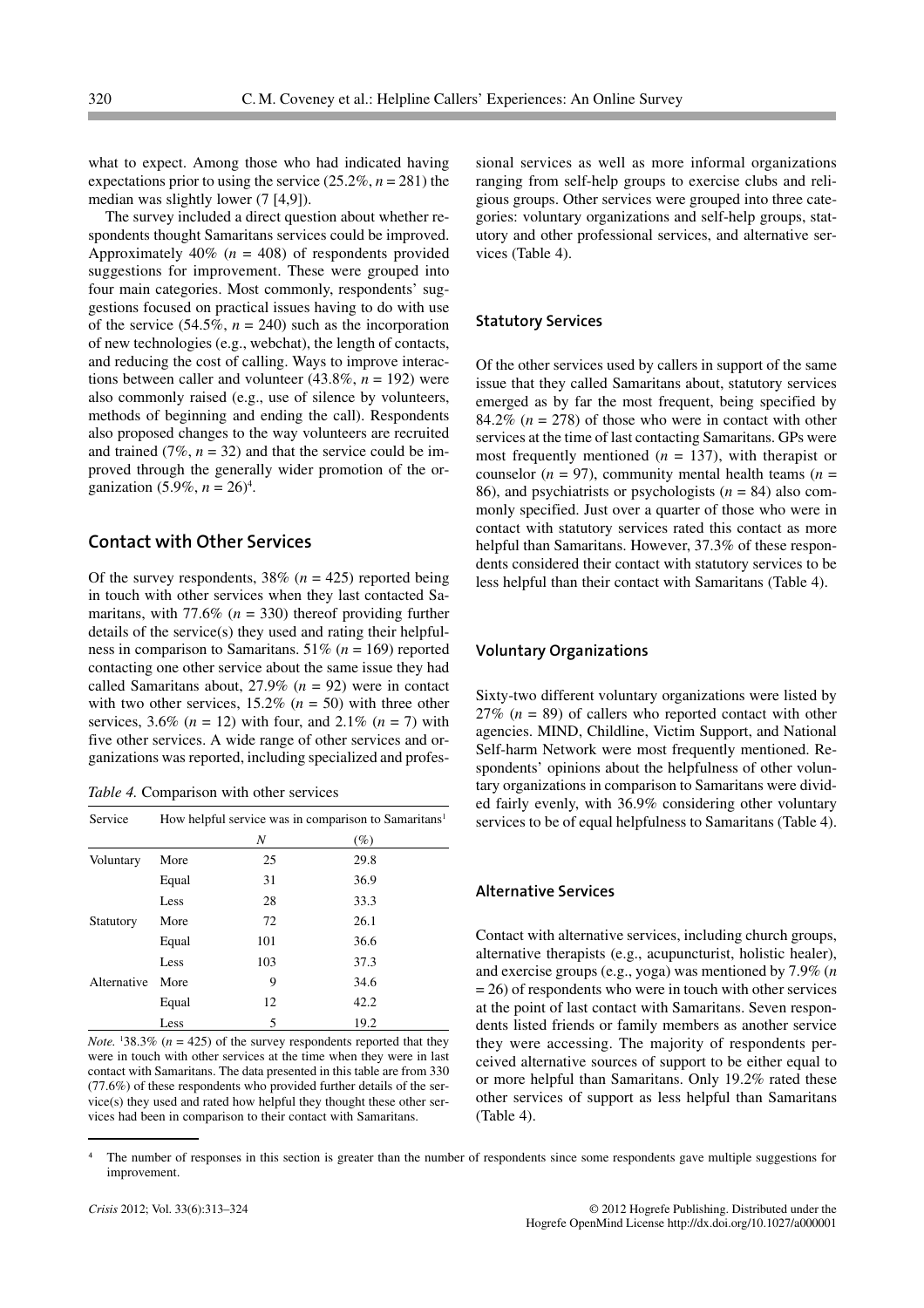# **Discussion**

Samaritans aims to provide an anonymous, confidential, and nonjudgmental space for callers to express emotions, appraise their options, and particularly to explore suicidal feelings and intentions. There is a general policy of asking about suicide at every contact. Over a quarter of those who responded to the survey said they were not asked whether they were feeling suicidal during their last contact. Just over half of the survey responses indicated a positive reaction to being asked about suicidal feelings, whereas a substantial minority reported negative feelings including embarrassment or being surprised when the topic of suicide was raised. The most recent annual summary by Samaritans (2011) of contacts based on volunteer logging and assessment of calls indicates that 20.3% (554,715) of dialog contacts (the majority of which are by phone) were assessed by volunteers to involve callers expressing suicidal feelings during the contact. This figure was considerably higher in the relatively much smaller numbers of e-mail (42.9%: 80,905) and SMS text messages (52.2%: 88,025). A further 22.6% of calls were considered to be abusive or inappropriate in some way (Samaritans, 2011). The majority of contacts are assessed to be from callers described as distressed but not expressing suicidal feelings (53.7%). Compared to the Samaritans figure for overall contacts, the survey respondents reported a higher incidence of suicidal feelings (46.3%) at the point of last contact. However, this figure may reflect the relatively younger age of these respondents and their greater preference for contact via text and e-mail, which contain a higher incidence of suicidal content. In this case the survey findings would be reasonably consistent with Samaritans data. However, the survey data contain a higher reporting of suicide in process during last contact with Samaritans (8.6%) compared to the annual estimates (0.6%) given in the Samaritans summary. The reason for this discrepancy is not clear. However, as was evident from the qualitative data sets collected alongside this survey data (Pollock et al., 2010), caller reports of "feeling" or even "being" suicidal referred to a very diverse spectrum of meaning and significance. "Feeling" suicidal bore very little relationship to a state of "being suicidal," and even "being suicidal" did not necessarily relate to committed action to self-harm or suicide (Fairbairn, 1995; Holding, 1974; Mishara, 1997; Pollock et al., 2010).

A substantial proportion of survey respondents disclosed mental health issues, with around one third of all respondents reporting taking medication for a mental health-related problem when they last contacted the helpline, and almost half of those who had contacted Samaritans on more than one occasion cited mental health issues as their main reason for using the service in the past. Issues such as bereavement and work problems were not frequently stated reasons for contact. Experience of mental illness was more commonly given as a main reason for last contacting Samaritans by those who had used the service on more than one occasion compared to those who reported having used the service only once. This difference in reasons for contact between single and multiple users cannot be explained simply by how recently people had last contacted Samaritans, since the distribution of time since last contact was similar in both groups. Therefore, it was not that one-time callers were very recent users of the service, and that sufficient time had not elapsed to enable them to contact Samaritans on more than one occasion. The survey findings are consistent with other studies in reporting a heavy use of services by regular callers, a high proportion of whom report having mental-health problems of chronic and ongoing nature (Fakhoury, 2002; Hall & Schlosar, 1995; Mishara et al., 2007; Samaritans, 2004).

Over a third of survey respondents were in touch with other services at the time of last contacting Samaritans, indicating that in many cases callers do not access Samaritans in isolation or as a last resort. Rather, contact is made selectively with specific intent at particular times of need, often in tandem with other available sources and types of support. In addition, over half of the survey respondents had contacted Samaritans more than once. In line with other findings – and at variance with the stated aims and mission of the organization – this indicates that many callers value Samaritans as a source of ongoing support, rather than as a refuge in times of crisis (Hall & Schlosar, 1995; Mishara, 1997; Pollock et al., 2010).

The limited evidence available suggests that the impact of telephone crisis helplines is relatively small and short term (Gunnell & Frankel, 1994; Leitner et al., 2008; Mishara, 1997; Mishara et al., 2007). A recent systematic review of studies examined the effects of emotional support offered in the voluntary/community sector on depressive symptoms and found a mildly positive effect (Mead et al., 2010). The findings of the present study are consistent with the suggestion that a potential impact of voluntary sector support services such as Samaritans lies in providing a sense of "connectedness" for callers as a means of deflecting or reducing impulses to suicide or self-harm. However, previous research also suggests that such connectedness derives from the experience of relatively structured and enduring support, rather than short-term contact with crisis services (Mishara, 1997; Mishara et al., 2007). This is at odds with Samaritans' intention of offering time-limited support for those experiencing crisis and the organizational commitment to nondirective active listening as the means of providing such support and to enable the caller to retain control and responsibility for decisions about their lives. The extent to which survey respondents (the majority) felt they had received advice during contact with Samaritans is a notable finding, in view of the organizational commitment to offering nondirective emotional support.

As reported by other studies of suicide helplines, various contact patterns were evident, ranging from callers who reported being or feeling suicidal to those with ongoing mental health problems who used Samaritans as part of their support network, to callers who were distressed but not sui-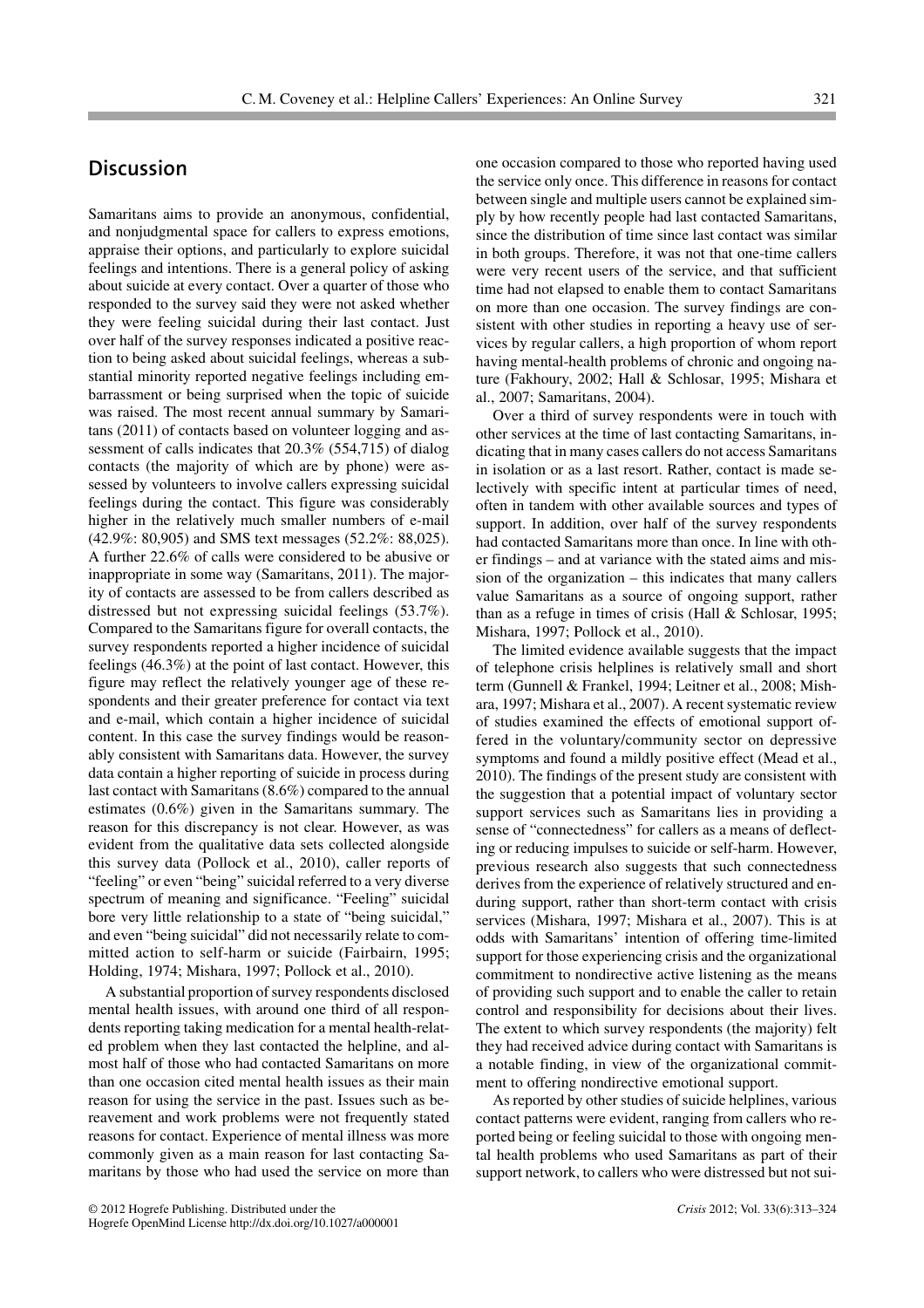cidal (Hall & Schlosar, 1995; Mishara, 1997). Regardless of the degree to which their contact fell within the intended remit of the organization, respondents generally described the impact of Samaritans in positive terms. They reported feeling better after contact with the organization and rated the perceived helpfulness of the service highly. However, reflecting the complexity of the judgments involved in assessing an experience involving many facets, respondents also reported shortcomings and disappointments: Around two fifths of survey respondents gave suggestions as to how the service could be improved or better tailored to meet their needs.

#### **Limitations**

The findings reported in this paper present a substantial number of caller perspectives and provide a great deal of information about callers' personal experiences and assessment of using Samaritans emotional support services not previously been available. The present study is in line with previous findings that callers fall broadly into two categories – acute and regular – and that regular callers are more often women and frequently suffer mental ill-health (Fakhoury, 2002; Hall & Schlosar, 1995; Holding, 1974; Mishara et al., 2007; Pollock et al., 2010; Samaritans, 2004). Analysis of the survey responses did not reveal any substantial differences between the reported experiences of male and female callers. However, those who completed the survey tended to be younger women using e-mail as their preferred means of contact. Consequently, the views and experiences of male callers may be underrepresented in the findings. The main drawback to hosting the survey online was that it was not possible to employ a sampling strategy or to recruit a "representative sample." The selfselection of the survey respondents is an inevitable constraint, given the nature of Samaritans as an organization and the anonymity afforded to callers. The study incorporates the views and perspectives of a wide range of callers, but these cannot be considered representative of the wider population of persons who use Samaritans services. However, no information is available (from Samaritans or other sources) from which a representative sample of callers could be constructed, or which could have been used as a comparator for the respondents recruited in the present study. Samaritans do have reference data based on calls (Samaritans, 2011); rather, this is collected by branch volunteers who record only minimal information about each contact: duration, sex of caller, sometimes age if this was revealed, and a subjective assessment of suicidality. There is no way of verifying personal details that may be revealed during the call, or of constructing an accurate caller profile. The online survey was designed to capture the views and experiences of a broad range of users of Samaritans service rather than to investigate specific hypotheses and is therefore descriptive in nature.

Samaritans has an established position as one of the oldest and most respected helpline services in the UK. The high number of calls received by volunteers testifies to a significant level of expressed need for support by a diverse population of callers presenting with a wide range of troubles and concerns. However, the anonymous and confidential nature of the contact between callers and volunteers makes it difficult to establish an evidence base for the quality and effectiveness of the service or to develop awareness of callers' expectations, experience, and assessment of contact with Samaritans, and their perceptions of how the service could be improved to better meet their needs in future. The difficulties involved in accurately assessing the impact and effectiveness of any kind of suicide prevention strategies, including telephone support lines, in terms of reduced incidence of death preempt any attempt at specifying to what extent Samaritans may contribute to this end (Bernburg, Thorlindsson, & Sigfusdottir, 2009; Barbe et al., 2004; Cavanagh, Lawrie, & Sharpe, 2003; Department of Health, 2002; Gunnell & Frankel, 1994; King et al., 2003; Leitner et al., 2008; Mishara, 1997). It was not the intention or purpose of this study to undertake such an assessment. However, the study findings extend insight into caller experiences of using Samaritans emotional support services, and the nature of the support received by callers and desired by different groups of user. They also point to routes for further service development in future.

#### **Acknowledgments**

The research reported in this paper was funded by Samaritans. The authors would like to thank all the Samaritans callers and volunteers who took part for their time and interest in the study. The views expressed in this article are those of the authors and not necessarily of Samaritans.

# **References**

- Appleby, L., Shaw, J., Amos, T., McDonnell, R., Harris, C., Mc-Cann, K., . . . Parsons, R. (1999). Suicide within 12 months of contact with mental health services: National clinical survey. *British Medical Journal, 318*, 1235–1239.
- Barbe, R. P., Bridge, J., Birmaher, B., Kolko, D., & Brent, D. A. (2004). Suicidality and its relationship to treatment outcomes in depressed adolescents. *Suicide and Life-Threatening Behavior, 34*, 44–55. doi 10.1521/suli.34.1.44.27768
- Bernburg, J. G., Thorlindsson, T., & Sigfusdottir, I. D. (2009). The spreading of suicidal behavior: The contextual effect of community household poverty on adolescent suicidal behavior and the mediating role of suicide suggestion. *Social Science and Medicine, 68*, 380–389. doi 10.1016/j.socscimed.2008.10.020
- Boddy, J., Smith, M., & Simon, A. (2004). *Evaluation of Parentline*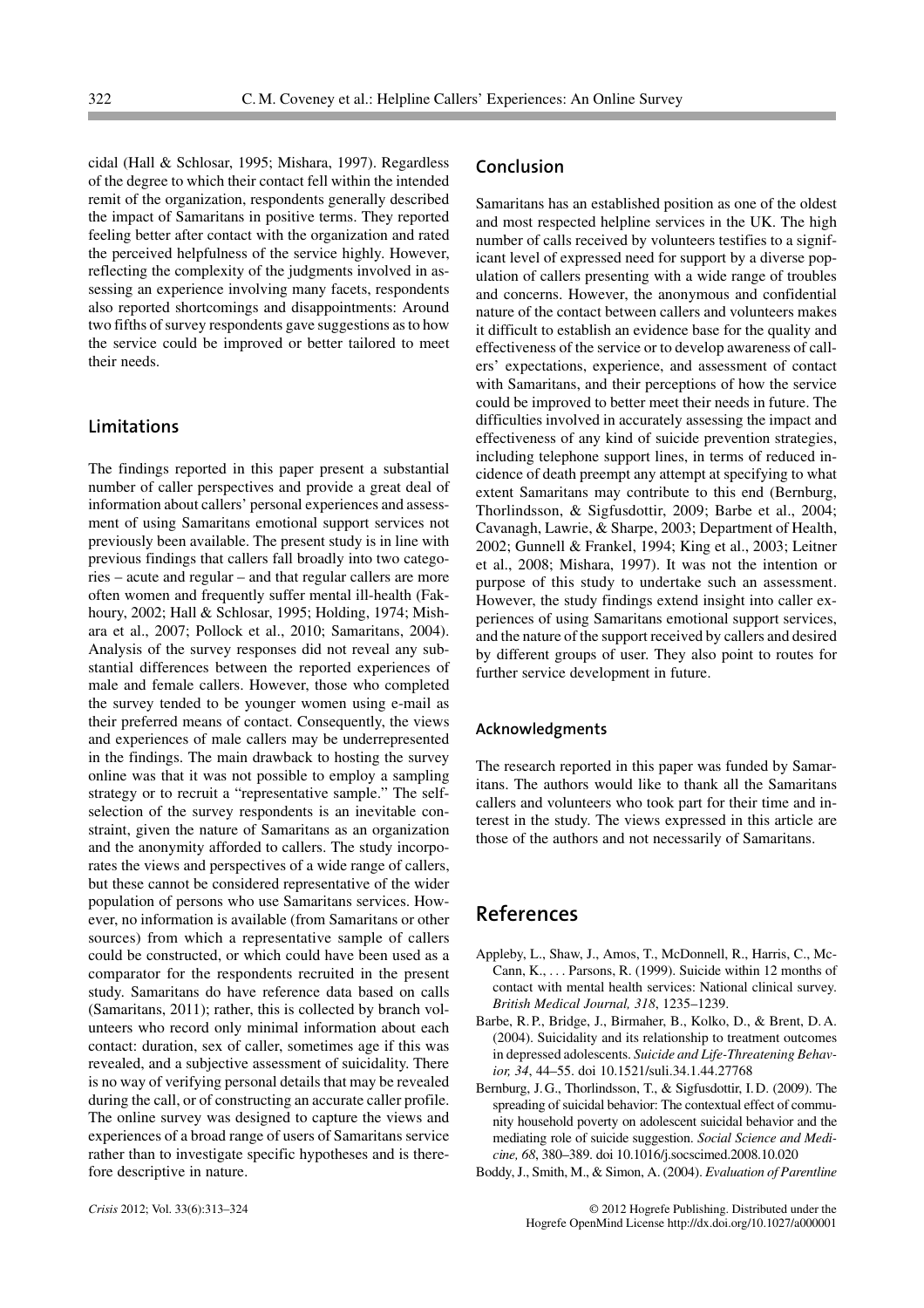*Plus* (Home Office Online Report 33/04). Great Britain: Home Office. Retrieved from http://dera.ioe.ac.uk/8438/

- Cattan, M., Kime, N., & Bagnall, A.-M. (2009). *Low-level support for socially isolated older people: An evaluation of telephone befriending*. London, UK: Help the Aged.
- Cavanagh, J. T. O., Lawrie, S. M., & Sharpe, M. (2003). Psychological autopsy studies of suicide: A systematic review. *Psychological Medicine, 33*, 395–405. doi 10.1017/S0033291702006943
- Cutcliffe, J. R., & Stevenson, C. (2007). *Care of the suicidal person*. London: Elsevier.
- De Leo, D., Dello Buono, M., & Dwyer, J. (2002). Suicide among the elderly: The long-term impact of a telephone support and assessment intervention in northern Italy. *British Journal of Psychiatry, 181,* 226–229. doi 10.1192/bjp. 181.3.226
- Department of Health. (2002). *National suicide prevention strategy for England*. London, UK: Author.
- Eagles, J. M., Carson, D. P., Begg, A., & Naji, S. A. (2003). Suicide prevention: A study of patients' views. *Journal of Psychiatry, 182*, 261–265. doi 10.1192/bjp.02.300
- Eldrid, J. (1988). *Caring for the suicidal*. London: Constable.
- Evans, M., Morgan, G., & Hayward, A. (2002). Crisis telephone consultation for deliberate self-harm patients: How the study groups used the telephone and usual health care services. *Journal of Mental Health, 9*, 155–164. doi 10.1080/09638230050009159
- Fairbairn, G. J. (1995). *Contemplating suicide: The language and ethics of self-harm*. London: Routledge.
- Fakhoury, W. K. H. (2002). Suicidal callers to a national helpline in the UK: A comparison of depressive and psychotic sufferers. *Archives of Suicide Research, 6*, 363–371. doi 10.1080/ 13811110214532
- Fleischmann, A., Bertolote, J. M., Wasserman, D., De Leo, D., Bolhari, J., Botega, N. J., . . . Thanhk, H. T. T. (2008). Effectiveness of brief intervention and contact for suicide attempters: A randomized controlled trial in five countries. *Bulletin of the World Health Organization, 86*, 657–736. Retrieved from http://www.who.int/bulletin/volumes/86/07- 046995.pdf
- Flick, U. (2009). *An introduction to qualitative research*. London: Sage.
- Fukkink, R. G., & Hermanns, J. (2009). Children's experiences with chat support and telephone support. *Journal of Child Psychology and Psychiatry, 50*, 759–766. doi 10.1111/j.1469- 7610.2008.02024.x
- Gunnell, D., & Frankel, S. (1994). Prevention of suicide: Aspirations and evidence. *British Medical Journal, 308*, 1227–1233.
- Guo, B., & Harstall, C. (2004). *For which strategies of suicide prevention is there evidence of effectiveness?* (WHO Regional Office for Europe's Health Evidence Network report). Copenhagen, Denmark: WHO.
- Guo, B., Scott, A., & Bowker, S. (2003). *Suicide prevention strategies: Evidence from systematic reviews* (HTA 28). Alberta, Canada: Alberta Heritage Foundation for Medical Research. Retrieved from http://www.ihc.ca/documents/suicide\_prevention\_strategies\_evidence.pdf
- Hall, B., & Schlosar, H. (1995). Repeat callers and the Samaritan telephone crisis line – A Canadian experience.*Crisis, 16*, 66–71.
- Harrison, H. (2000). Childline The first twelve years. *Archives of Disease in Childhood, 82*, 283–285.
- Higgitt, A. (2000). Suicide reduction: Policy context. *International Review of Psychiatry, 12*, 15–20.
- Holding, T. A. (1974). The B. B. C. befrienders' series and its effects. *British Journal of Psychiatry, 124*, 470–472. doi 10.1192/bjp.124.5.470
- Jianlin, J. (1995). Hotline for mental health in Shanghai, China. *Crisis, 16*, 116–120.
- Kalafat, J., Gould, M. S., Munfakh, J. L., & Kleinman, M. (2007). An evaluation of crisis hotline outcomes. Part 1: Nonsuicidal crisis callers. *Suicide and Life-Threatening Behavior, 37*, 322–337.
- King, R., Nurcombe, B., Bickman, L., Hides, L., & Reid, W. (2003). Telephone counseling for adolescent suicide prevention: Changes in suicidality and mental state from beginning to end of a counseling session. *Suicide and Life-Threatening Behavior, 33*, 400–411.
- Leenaars, A. A., & Lester, D. (2004). The impact of suicide prevention centers on the suicide rate in the Canadian provinces. *Crisis, 25*, 65–68.
- Leitner, M., Barr, W., & Hobby, L. (2008). *Effectiveness of interventions to prevent suicide and suicidal behavior: A systematic review*. Edinburgh, UK: Scottish Government Social Research. Retrieved from http://www.scotland.gov.uk/Resource/Doc/ 209331/0055420.pdf
- Lipczynska, S. (2009). Web review: Suicide. *Journal of Mental Health, 18*, 188–191.
- Mann, J. J., Apter, A., Bertolote, J., Beautrais, A., Currier, D., Haas, A., ... Hendin, H. (2005). Suicide prevention strategies: A systematic review. *Journal of the American Medical Association, 294*, 2064–2074.
- Maris, R. W. (2002). Suicide. *The Lancet, 360*, 319–326.
- Mead, N., Lester, H., Chew-Graham, C., Gask, L., & Bower, P. (2010). Effects of befriending on depressive symptoms and distress: Systematic review and meta-analysis. *British Medical Journal, 196*, 96–101.
- Mental Health Helplines Partnership. (2003). *Help on the Line. What commissioners and funders need to know about mental health helplines*. London, UK: Telephones Helpline Association.
- Miller, H. L., Coombs, D. W., Leeper, J. D., & Barton, S. N. (1984). An analysis of the effects of suicide prevention facilities on suicide rates in the United States. *American Journal of Public Health, 74*, 340–343.
- Mishara, B. L. (1997). Effects of different telephone intervention styles with suicidal callers at two suicide prevention centers: An empirical investigation. *American Journal of Community Psychology, 25*, 861–885.
- Mishara, B. L., Chagnon, F., Daigle, M., Balan, B., Raymond, S., Marcoux, I., . . . Berman, A. (2007). Which helper behaviors and intervention styles are related to better short-term outcomes in telephone crisis intervention? Results from a silent monitoring study of calls to the U. S. 1-800-SUICIDE Network. *Suicide and Life-Threatening Behavior, 37*, 308–321. doi 10.1521/suli.2007.37.3.308
- Murthy, D. (2008). Digital ethnography: An examination of the use of new technologies for social research. *Sociology, 42*, 837–855.
- Nock, M. K., Borges, G., Bromet, E. J., Cha, C. B., Kessler, R. C., & Lee, S. (2008). Suicide and suicidal behavior. *Epidemiologic Reviews, 30*, 133–154.
- Pollock, K., Armstrong, S., Coveney, C. M., & Moore, J. (2010).